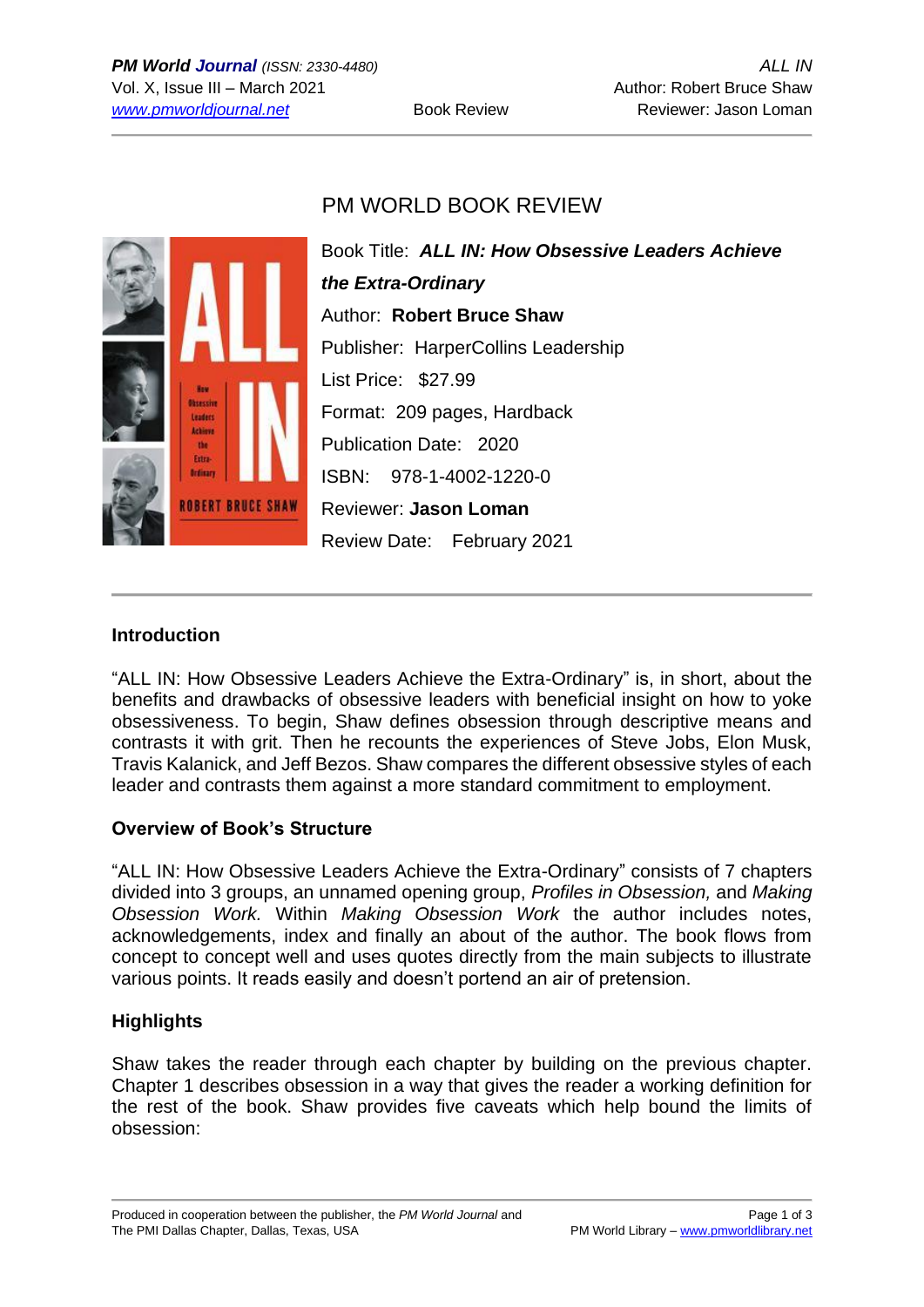- 1. Obsession in not the only factor needed achieve something significant.
- 2. Obsession is not always needed.
- 3. Obsession is not entirely understandable or manageable.
- 4. Experiences in an individual's life do not inevitably result in a productively obsessive personality.
- 5. There is a risk of glorifying these leaders and their achievements, which can distort what we can learn from them.

After providing a list of caveats Shaw begins to unpack what is beneficial for a firm and unhealthy for it, remove the glorification bestowed on famous obsessives and provide a clue for how society can benefit from obsessives. Companies need the benefits provided by obsession without the drawbacks and Shaw aims to help them achieve it. Leaders such as Musk and Bezos have demonstrated what can be achieved with a leader who is consumed with their work, but many don't know, or forget, the downsides inherent to these types of leaders. Both Musk and Bezos freely admit their companies are not for everyone. Kalanick and Jobs were fired by their own companies for just cause. Shaw uses examples such as these as a balance to the benefits and a warning to companies seeking the same rewards.

### **Highlights: What I liked!**

I enjoyed how the author described various situations involving the books main subjects and then drew his conclusions. It appeared to be balanced and presented in a manner designed to illustrate a point which was neither flattering nor damning. When news articles are written it's difficult to recall details of the events that led to whatever became newsworthy and it's the details that make the lesson salient. Most of us are not imminently interested in Travis Kalanick or Elon Musk, or a whole host of other leaders that we could learn from if we had the time to gather a decade's worth of publicly available data and process it as one set. Shaw does this for us, presents his case and conclusions and thereby allows readers a perspective they would not have otherwise had. If information is power, and business leadership is your game, Shaw's book is a valuable conductor.

### **Who might benefit from the Book?**

This book would benefit anyone in a leadership position but its uniquely positioned for those rare people looking to grow their company and who want to understand the difference between obsessives and people with grit. Additionally, anyone with an obsession for their work and more than a little introspection would benefit from an outside perspective.

### **Conclusion**

*ALL IN: How Obsessive Leaders Achieve the Extra-Ordinary* is not a biography of Steve Jobs, or Jeff Bezos, or any of the other individuals profiled in it. Its a description of the benefits and drawbacks of the obsessive and unique personalities of those